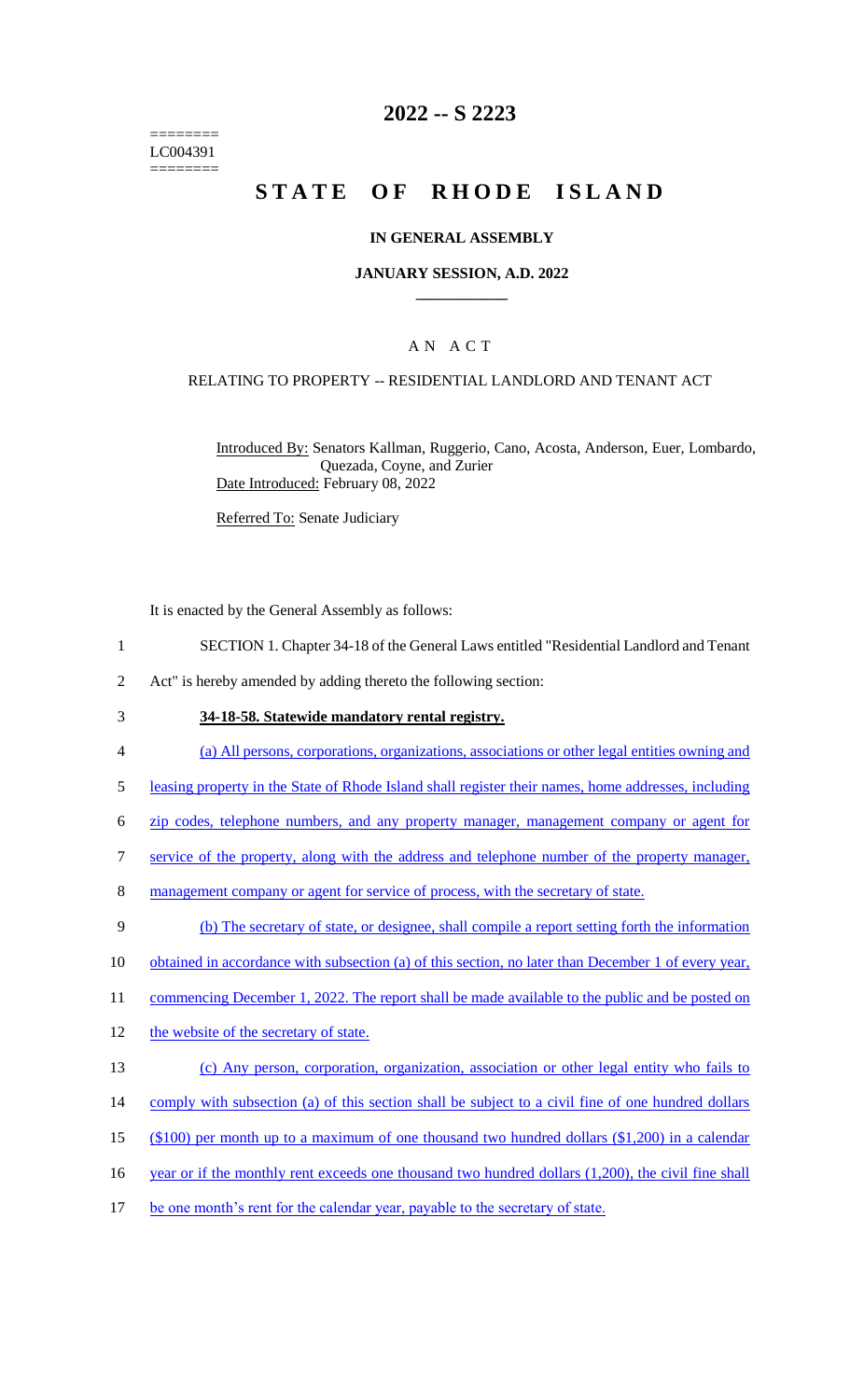1 SECTION 2. This act shall take effect upon passage.

#### $=$ LC004391  $=$

LC004391 - Page 2 of 3